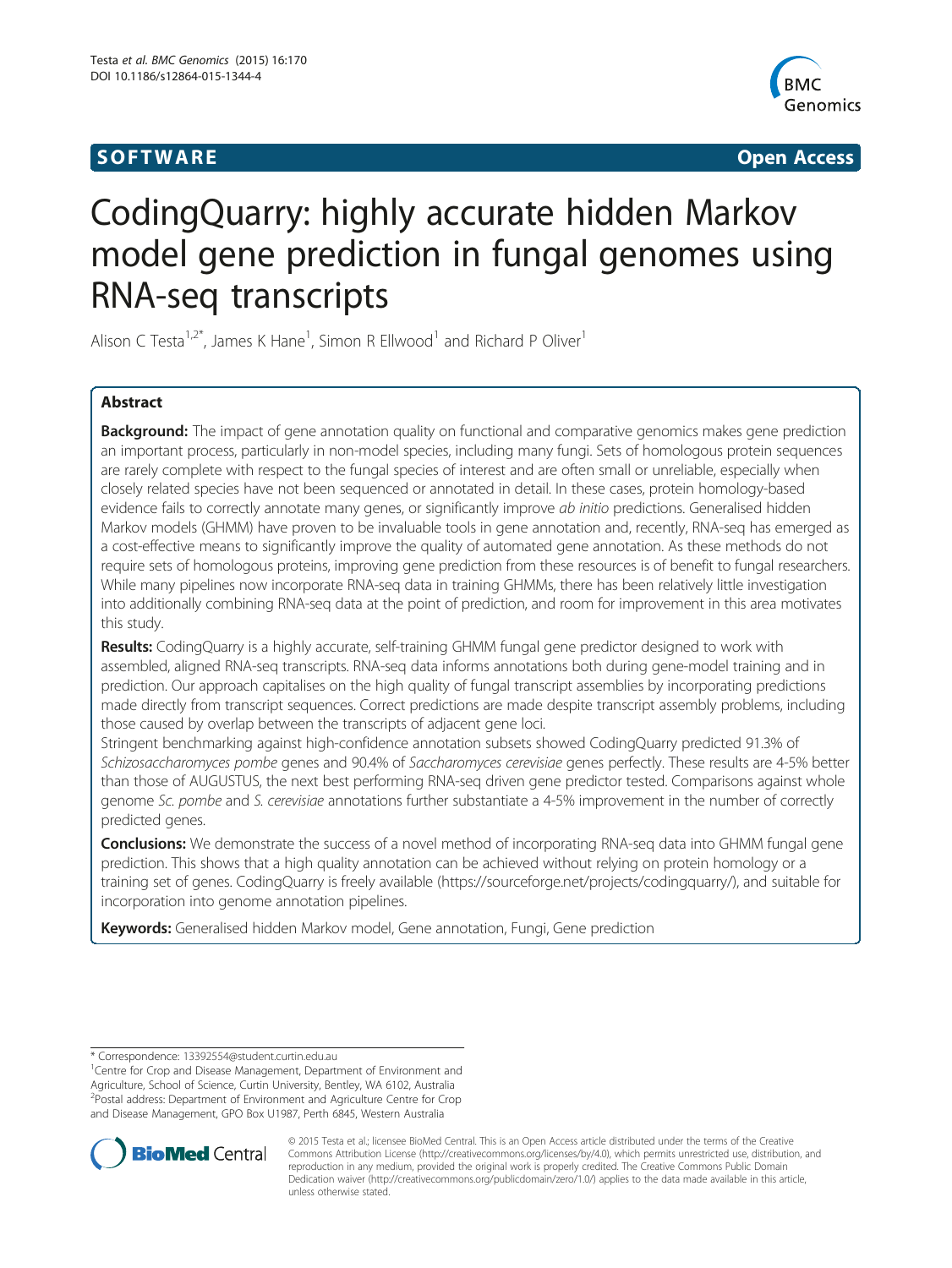#### <span id="page-1-0"></span>Background

Whole-genome sequencing has enabled investigations into the gene content of living many organisms and forms the foundation for further study of gene expression, proteomics and epigenetics. After assembly of a novel genome, gene annotation is often the first step in analysing the gene content of an organism. Accurate annotation of the exonic structure of genes is crucial to the success of all subsequent functional and comparative analyses.

Problems that can potentially be caused by incorrect gene annotation are numerous and can lead to incorrect assessments of the lifestyle and ecology of an organism. In comparative genomics where orthologous genes or conserved functional domains are compared between species/isolates, the estimated numbers of such genes/ domains can be distorted by less than perfect annotations (as described by Hane et al. [[1\]](#page-10-0), S Text 1). Prediction of extracellular secretion, which can be determined by a short signal peptide at the N-terminus, can miss secreted proteins if the start codon of a gene has been incorrectly annotated. Mis-annotating the start of protein translation could either cut off the signal peptide or bury it within the annotation. While a seemingly benign annotation error, the consequences for downstream research could be detrimental, particularly as the biotic interactions or industrial applications of microbes are largely determined by their secretomes. Additionally, translated protein sequences of novel species are often submitted to databases such as NCBI [[2\]](#page-10-0) and Uniprot [[3\]](#page-10-0). It is commonplace to use these database entries to support the annotation of related species or isolates, meaning errors present in the pioneer annotation may be repeated. When these new annotations based on false assumptions are added to databases, there is not only a propagation of errors, but also a perceived strengthening of homology evidence for incorrect protein sequences.

In recent years, correction of in silico predicted gene annotations with RNA-seq derived transcripts and read alignments has enabled vastly improved genome annotations and corrections of annotated gene structures [[4-6](#page-10-0)]. Short read and/or assembled transcript alignments are typically used to correct the coordinates of intron-exon boundaries in existing gene annotations or predictions [[7\]](#page-11-0), to train gene predictors [[8](#page-11-0)], and can also be incorporated directly into gene prediction by hybrid gene predictors [[9,10](#page-11-0)]. Since their initial application to gene prediction [[11](#page-11-0)], generalised hidden Markov models (GHMMs) have played an important role in genome annotation. Various GHMM gene predictors [[12](#page-11-0)-[15](#page-11-0)] continue to be incorporated into annotation pipelines [\[16-18\]](#page-11-0), some of which are capable of making use of RNA-seq data. For example, AUGUSTUS [\[9,10,14](#page-11-0)] allows the user to generate hint files from RNA-seq read/transcript alignments that are

then used to improve prediction accuracy. More recently, a new version of GeneMark-ES [\[15\]](#page-11-0), named GeneMark-ET [[8\]](#page-11-0) allows the incorporation of RNA-seq data into its automated gene model training. These gene finders are both applicable to a broad range of eukaryotic genomes. A number of pipelines have also been developed that utilise available gene prediction software and RNA-seq data to generate annotations. Some examples of such pipelines are Maker [\[16,19\]](#page-11-0), EVidenceModeler [[7\]](#page-11-0), JAMg [[20](#page-11-0)], SnowyOwl [\[18](#page-11-0)] and the insect genome annotation pipeline OMIGA [[21](#page-11-0)]. The continued development of pipelines such as these relies on the availability and development of component software such as GHMM gene predictors.

Fungal genomics has applications in areas such as agriculture [\[22](#page-11-0)-[24\]](#page-11-0), medicine [[25,26\]](#page-11-0), biomass conversion [[27,28](#page-11-0)] and food/beverage production [[29](#page-11-0),[30](#page-11-0)]. This broad industry relevance and the continued growth in the number of new fungal species with sequenced genomes emphasises the importance of fungal gene annotation. Fungal genomes differ from those higher eukaryotes in that they are gene dense with short introns [\[31,32](#page-11-0)]. They also exhibit less alternate splicing when compared to other eukaryotes, with a higher proportion of mRNA isoforms arising from retained introns [\[33\]](#page-11-0). Manual annotation is considered to be the most reliable method of producing a high quality genome annotation, but this is time consuming and can be a bottleneck in genome studies [\[34\]](#page-11-0). Consequently fungal genome annotations are typically derived from ab initio predictions, spliced EST/ transcript alignments and protein homology [\[34\]](#page-11-0). For many fungi, closely related species have either not been sequenced or their genomes have not been annotated in detail. This can mean that sets of homologous proteins for use in protein homology annotation are either small or unreliable. In such cases, gene prediction relies more on EST/transcript alignments and ab initio predictions.

Currently available gene prediction software and pipelines are typically intended for application across a broad range of eukaryotes, with comparatively few being specific to fungi. GipsyGene [[35\]](#page-11-0) is a GHMM gene predictor that was developed for fungi, with particular attention given to modelling fungal introns correctly. A version of GeneMark-ES [[15\]](#page-11-0), a self-training GHMM, also uses an intron model designed for fungi. However, neither of these incorporates RNA-seq data. SnowyOwl [[18\]](#page-11-0) is a recently developed pipeline designed specifically to annotate fungal genomes using RNA-seq data and homology information. Although designed for fungi, SnowyOwl selects from GHMM predictions made by AUGUSTUS [[9,10,14\]](#page-11-0), a gene predictor that was optimised for application across a broad range of eukaryotes.

In this study we present the gene prediction tool CodingQuarry. It is designed to make protein-coding gene sequence predictions through the use of assembled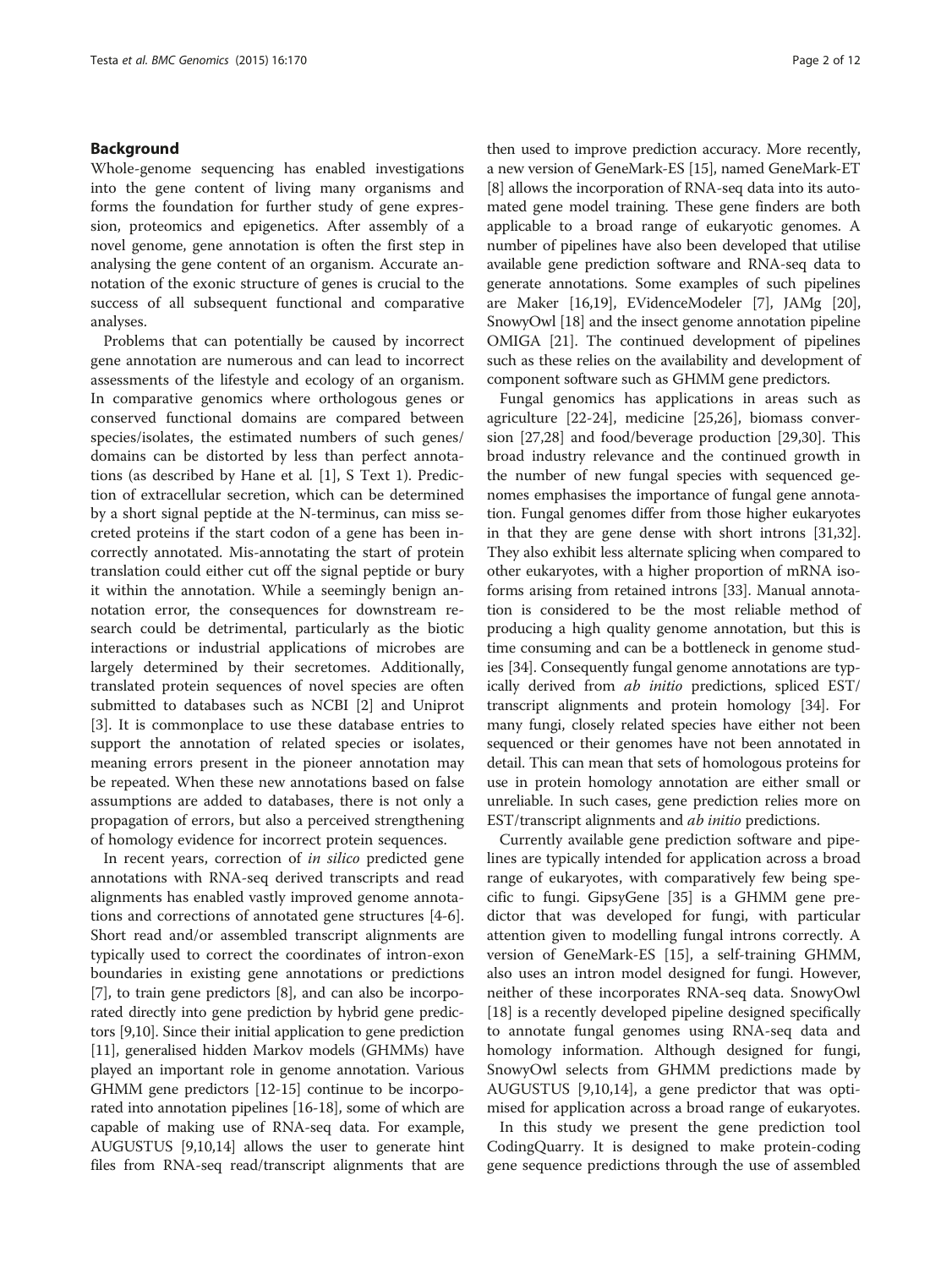<span id="page-2-0"></span>or aligned RNA-seq transcripts in both GHMM training and prediction. CodingQuarry is differentiated from other gene predictors by the combined use of gene predictions made directly from both transcript and genome sequences.

The choice to tailor CodingQuarry to the prediction of fungal genes and to use assembled, aligned transcripts rather than raw read alignments relates to some key differences between fungal genomes and those of higher eukaryotes. Firstly, fungi exhibit significantly less alternative splicing than higher eukaryotes. Consequently, the task of transcript assembly is simpler, resulting in a higher proportion of correctly assembled full-length transcripts [\[36\]](#page-11-0). Secondly, fungi have smaller introns than higher eukaryotes [\[32\]](#page-11-0). Recent studies indicate short introns are reconstructed in transcript assembly with a higher success rate than long introns [\[37](#page-11-0)]. These transcript assembly advantages make it feasible to generate coding sequence annotations directly from assembled transcript sequences, a process that is more likely to be error prone in higher eukaryotes.

A major consequence of the high gene density observed in fungi is a high proportion of instances whereby the untranslated regions (UTRs) of adjacent transcripts overlap in terms of their positions on genomic DNA. Overlap can be between 3′ and 5′ UTRs of adjacent genes on the same strand, or between 5′ and 5′ or 3′ and 3′ UTRs of adjacent genes on opposite strands. Overlaps from the latter example, particularly in the case of 3′ to 3′, are referred to as sense-antisense (S-AS) overlaps. S-AS overlaps have been observed to occur rarely in many species, but are widespread in fungi [[38,39\]](#page-11-0). Essentially this means that in gene-dense fungal genomes, mapped RNA-seq reads belonging to adjacent genes may support regions of coverage that span two or more loci. This is a more severe problem when 'unstranded' RNA-seq chemistries are used, as S-AS overlaps can be distinguished through the use of stranded RNA-seq data. CodingQuarry is designed to work with assembled, aligned transcripts derived from either stranded or unstranded RNA-seq data and to specifically address the problem of merged transcripts, such that these transcript assembly errors do not translate to coding sequence annotation errors or omitted gene loci.

For the purpose of demonstrating CodingQuarry's performance we have selected two exemplar fungal species, which possess highly reliable sequence and annotation resources: Saccharomyces cerevisiae and Schizosaccharomyces pombe. S. cerevisiae, commonly known as Baker's yeast, has long been a model organism and is important to the wine making, baking and brewing industries. Sc. pombe, commonly known as fission yeast, is also a model organism. These two species are estimated to have diverged from a common ancestor up to 1000 million years ago [\[40,41](#page-11-0)] and are representative of distantly related fungal sub-phyla. In this study we have used the high-quality annotations of these fungi to benchmark the sensitivity and specificity of Coding-Quarry, and compare it to other gene predictors.

#### Implementation

#### Data sets for benchmarking

To test the accuracy of predictions made by Coding-Quarry and other gene predictors, we utilised assembled genome sequences, RNA-seq reads and up-to-date gene annotations of two model fungi: S. cerevisiae and Sc. pombe.

The Sc. pombe (isolate 972h-) genome, annotation and protein sequences were downloaded from PomBase [[42](#page-11-0)] and RNA-seq reads [SRA: SRX040571] were downloaded from NCBI [\[43](#page-11-0)]. The reads were trimmed using Cutadapt [[44\]](#page-11-0), aligned to the genome using TopHat [\[45,46](#page-11-0)] (version 2.0.19, −-mate-inner-dist 280, −-mate-std-dev 70, −-min-intron-length 10, −-max-intron-length 5000, −-minsegment-intron 10, --max-segment-intron 5000) and assembled using Cufflinks [[47](#page-11-0)] (version 2.1.1, −-minintron-length 10, −max-intron-length 5000, −-overlapradius 10, −-min-isoform-fraction 0.4, −-library-type fr-firststrand). The RNA-seq data used for Sc. Pombe was stranded (i.e. the strand of genomic DNA that produced the mRNA fragment is known). To simulate a transcript assembly from unstranded RNA-seq data, TopHat and Cufflinks were also re-run as above with the modified parameter '–library-type fr-unstranded'.

The S. cerevisiae (isolate S288c) genome, annotation and protein sequences were downloaded from the Saccharomyces Genome Database [[48](#page-11-0)] and RNA-seq reads [SRA: SRR1198662-8] were downloaded from NCBI. Reads were trimmed, aligned and assembled using the same method as described above for Sc. pombe (stranded only, −-mate-inner-dist 200, −-mate-std-dev 40).

Although both Sc. pombe and S. cerevisiae are annotated to a high standard, it was desirable to identify a stringent subset of their genes that are of very highconfidence. This is because not all genes are verified to the same degree, and some are therefore more likely to be accurate than others. It is still possible that the full annotations contain errors that are artefacts of the prediction tools, data and methods used to generate them. Comparing predictions against a high-confidence set excludes some annotations that are lower confidence, and is likely to give a better assessment of the accuracy of gene predictors. Annotations within these highconfidence subsets were required to exactly match sequences in Uniprot's [\[3](#page-10-0)] reviewed database and to be listed and as possessing protein level evidence. There were 1,898 of these for Sc. pombe and 5,224 for S. cerevisiae. Nevertheless, as CodingQuarry's intended purpose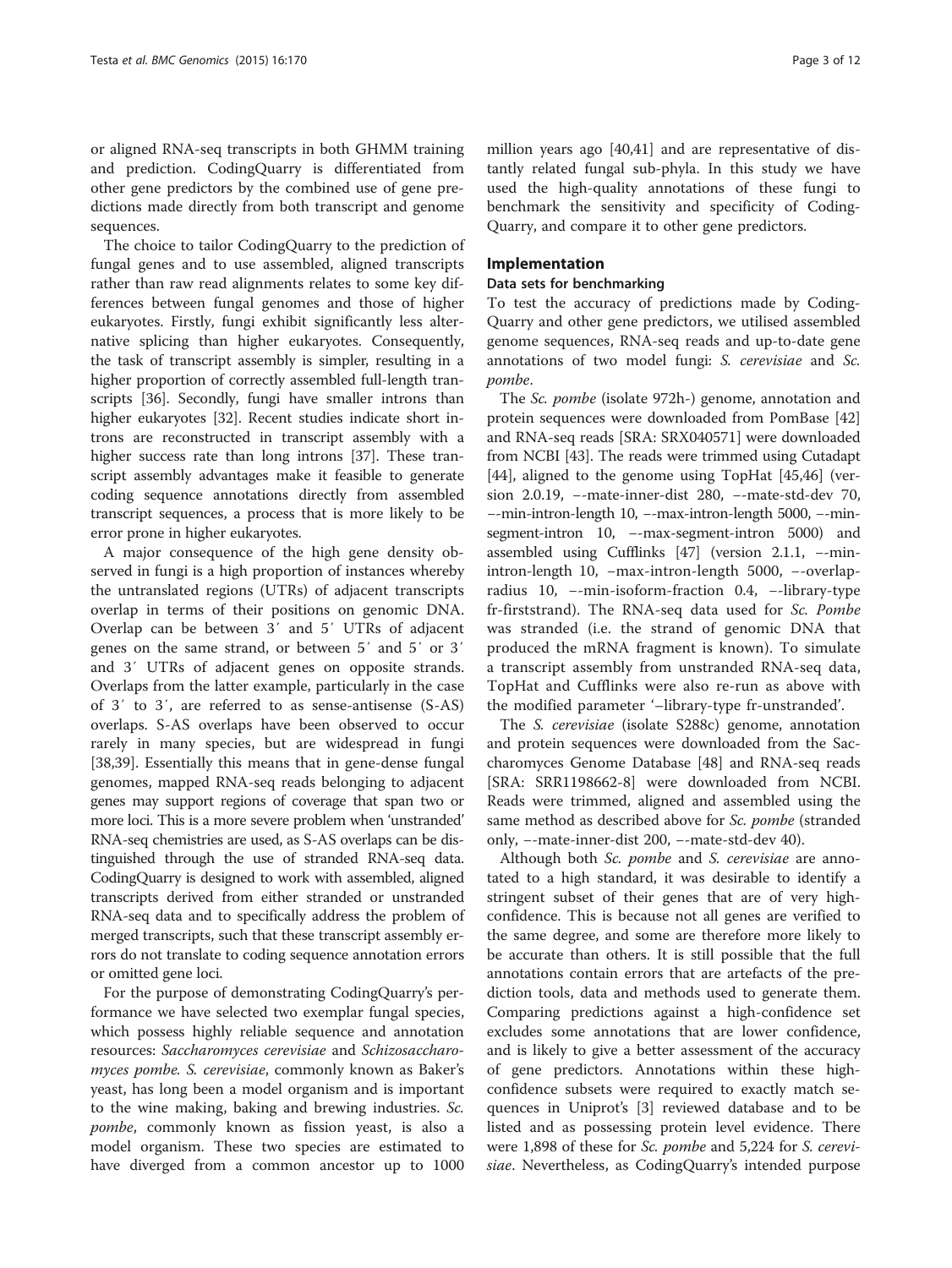is to predict genes across entire fungal genomes, we also report its performance benchmarked to the less stringent full datasets of 5,124 Sc. pombe genes and 6,575 S. cerevisiae genes.

#### CodingQuarry prediction method outline

CodingQuarry predicts genes in 2 stages. The first stage involves prediction of genes directly from transcript sequences derived from regions of the genome supported by RNA-seq in GFF (General Feature Format) [\[49](#page-11-0)], such as derived from Cufflinks [[47\]](#page-11-0). The second stage complements the first and involves additional predictions based on genomic sequences. In both stages GHMMs are used to predict genes, however, these differ in their structure and in how they incorporate RNA-seq data into their predictions. The GHMMs used in both stages are also trained automatically using the RNA-seq data. The final predicted annotation produced by Coding-Quarry is a combination of predictions made in stages 1 and 2.

#### Stage 1: Training and prediction from transcript sequences

The coordinates of transcribed regions (in GFF format) relative to the assembled genome sequence are used to extract the sequences of a set of virtually spliced transcripts (i.e. intron sequences are removed). A generalised hidden Markov model (GHMM) is used to make gene predictions directly from this set of transcript sequences. Predicted coding-sequences are then converted back to their relative genomic coordinates, with transcript splicing being accounted for in this process.

The GHMM used in stage 1 uses fixed length states to describe the gene start and Kozak sequence [\[50](#page-11-0)] and gene stop codon, and variable length states to describe gene coding sequences, UTRs, and non-coding transcripts. To address the issue of merged transcripts, this model allows a single transcript sequence to contain multiple genes, via the creation of a "middle UTR" state. Where UTRs of adjacent transcripts overlap in terms of their relative corresponding positions on the genomic DNA, a single transcript sequence as derived from RNA-seq can contain multiple gene loci. A pictorial example of this is shown in Figure [1,](#page-5-0) section Bi, in which the middle UTR state is used to allow the correct prediction of two genes on the same strand within a merged transcript sequence. In the case of unstranded RNA-seq, prediction errors arising from transcript sequences merged due to S-AS UTR overlap are corrected in stage 2.

The coding regions are modelled using a fifth-order, three-periodic Markov chain. The 5′, 3′ and 'middle' UTRs, as well as non-coding transcripts are modelled using a fifth-order (non-periodic) Markov chain. A second-order weighted array matrix over a region of 11 nucleotides up to and including the ATG start codon

models the Kozak sequence and gene start. Length distributions of the coding region state, UTR states and noncoding transcript state are modelled using smoothed length frequencies.

A self-training method is used, where parameters are initially estimated from the longest open reading frame (beginning with a methionine) in each transcript. The GHMM is then successively run and retrained twice to refine the parameters. There are some restrictions placed on the sequences that are used for retraining, based on the general principle of preferential exclusion of some correct sequences rather than risking including falsepositives. Training of the "gene" state is therefore restricted to coding sequence lengths greater than or equal to 600 nucleotides to guard against the inclusion of false-positive predictions in the training set. Similarly, open reading frames in UTR regions greater than or equal to 300 nucleotides are removed from the UTR training set to guard against the inclusion of coding sequences. Where there are overlapping genes in the prediction, the longer gene is retained in the training set and the shorter overlapping gene(s) are discarded.

Importantly, this method is distinct from methods where the transcript/EST alignment is used to inform a GHMM prediction from genome sequence. The main advantage of the initial prediction from transcript sequences is that the predicted annotation will have intron boundaries that agree exactly with the intron boundaries in the transcripts to genome alignment. Another advantage is that where the transcript assembly indicates that there is an alternative splicing, prediction from transcripts allows the coding sequences splicing alternatives to be predicted.

#### Stage 2: Prediction from the genome sequence

After the prediction from transcript sequences is carried out in stage 1, there may still be a number of errors and omissions in the predicted annotation (see Figure [1](#page-5-0), section D). These predictions are therefore added to, and in some cases replaced by predictions made from genome sequence.

The stage 1 predicted gene set is used to train a second, different GHMM which is designed to make predictions from assembled genome sequence. This genome based GHMM includes additional states to model introns, a feature not previously required in the spliced transcript-based GHMM used in stage 1. Another difference is that the GHMM used for transcript sequences models the 5′ and 3′ UTR regions, whereas the GHMM used for prediction from genome sequence models these regions as part of larger "intergenic" regions. The stage 2 GHMM intron model used has fixed length states for the donor, acceptor and branch point sequences, modelled by first-order weighted array matrices. Variable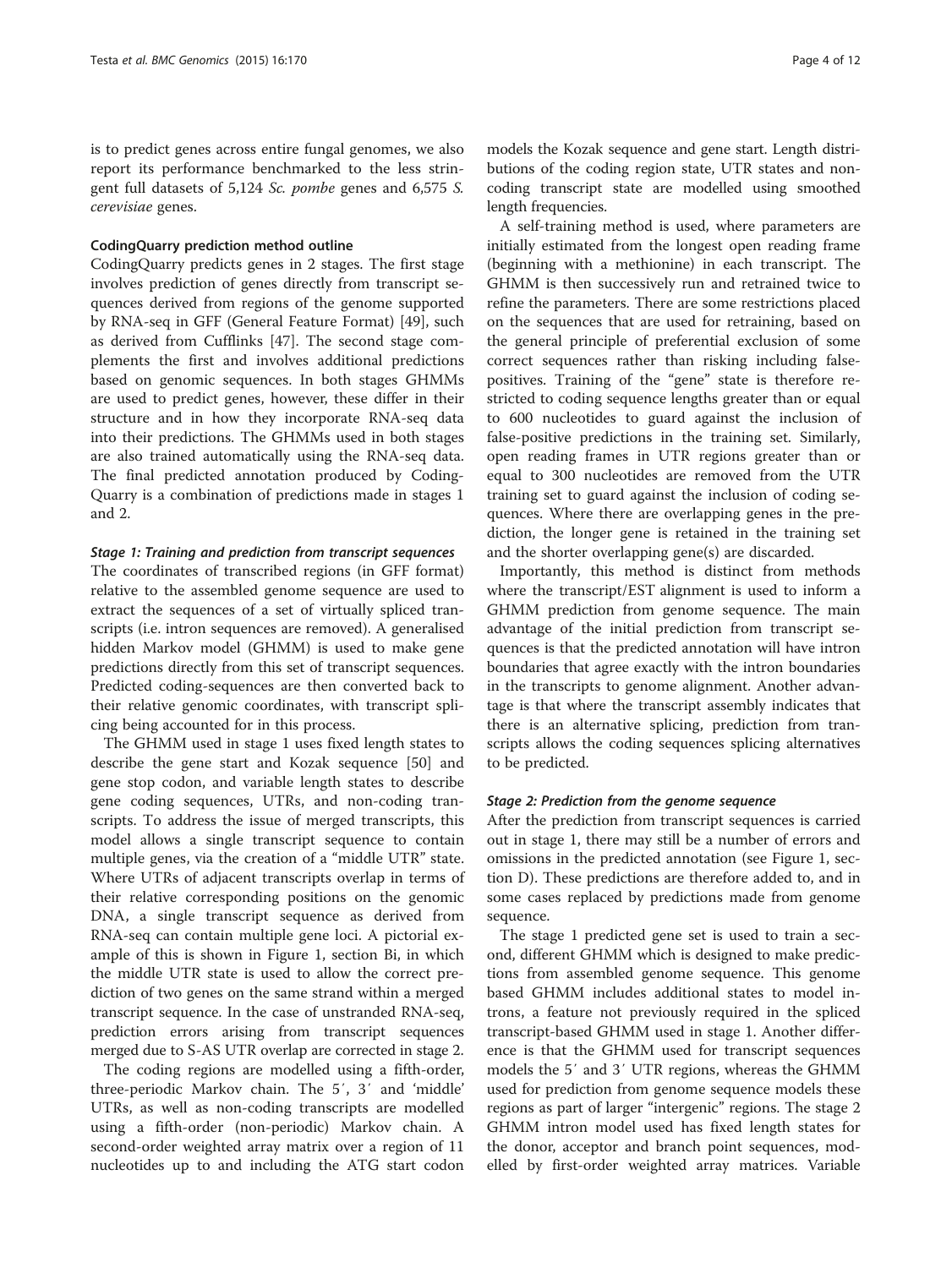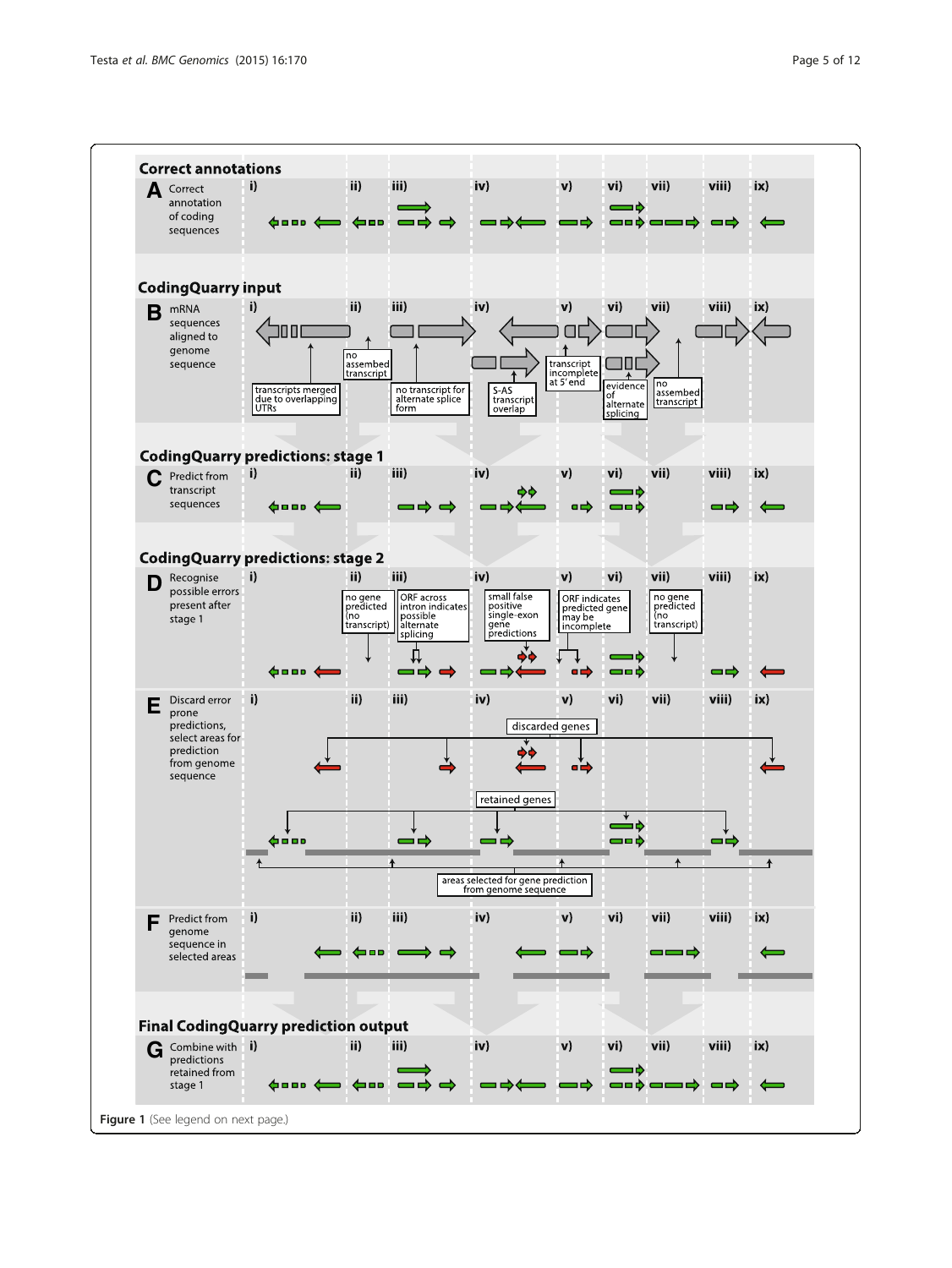#### <span id="page-5-0"></span>(See figure on previous page.)

Figure 1 CodingQuarry flow diagram. Examples are shown of correct annotations of coding sequences, (A) and a typical CodingQuarry input; assembled transcripts aligned to the genome (B). The stages used within CodingQuarry to predict coding sequences are shown (C-G). Firstly, coding sequences are predicted from transcript sequences (introns are removed) using a GHMM (C). Possible prediction errors after this step are coloured red, and notes show how these are identified (D). These error prone predicted genes are discarded (E), and regions are selected for prediction from genome sequence (F). The resulting prediction is output by CodingQuarry (G), which merges the retained predictions from transcript sequences (E) with the predictions from selected areas of the genome sequence (F). Sections of the example genome sequence and annotations have been labelled i-x in each part of the diagram (A-G), and marked with vertical dotted lines. These sections are labelled to facilitate in-text references to the diagram in the [Implementation](#page-2-0) section of this manuscript. Labels i-x correspond to the same genome sections through A-G.

length states are used to model the regions between these fixed length states. The intron model is based on research showing that fungal introns have high information content in the 5′ splice site, 3′ splice site and branch point regions [[32\]](#page-11-0), and is similar to the intron model used by GeneMark-ES [\[15](#page-11-0)]. During training, the acceptor/donor lengths are automatically adjusted by CodingQuarry to suit the fungi being predicted on. The acceptor/donor is extended to the furthest out nucleotide position (up to a maximum length) with a statistically significant difference in nucleotide composition when compared to the adjacent intron region. A Chisquare test (p-value 0.01) is used to test for statistical significance. The acceptor and donor are taken to extend 2 nucleotides into the adjacent exon, and can be up to a maximum length of 22 nucleotides. During prediction, the lengths of these states is fixed. The maximum intron size is set as 10% longer than the longest intron evidenced by the transcript alignment, unless this value is greater than 5,000, in which case the maximum is limited to 5,000. The user can choose to disable the intron model length restrictions of CodingQuarry in order to allow it to be used for species with longer intron lengths.

In prediction from transcript sequences (stage 1), the location of introns is inferred from the transcript to genome alignment, and the assembled transcript sequences are used to model the UTRs. When predicting genes from genome sequence in stage 2, RNA-seq data is also incorporated in GHMM prediction, but in a different way. Where there is supporting evidence from RNA-seq data, the prediction of introns is restricted by the transcript alignment. Intron boundaries (donor and acceptor sites) are disallowed in areas where there is an aligned transcript sequence on the same strand. This restriction is relaxed within 50 nucleotides of the transcript end, where introns may be predicted  $ab$  initio, in the same manner as in regions without evidence of transcription. Introns are only allowed to occur where the first 2 nucleotides of the intron donor and last two nucleotides of the intron acceptor sites are GT and AG respectively.

After the stage 1 genes are used for training, certain predicted genes that are likely to be inaccurate are discarded and areas of the genome are selected for prediction from genome sequence. Discarded stage 1 predicted

genes include single-exon genes and genes suspected to be incomplete (described in detail below). The areas selected for prediction from genome sequence are the areas flanking the retained stage 1 genes, as well as loci where alternative splice forms may exist. These steps, and the motivation for them, are discussed in more detail in the following paragraphs, and Figure 1, sections D, E and F give examples and summarise this process.

Where an assembled RNA-seq transcript, aligned relative to the genome sequence, overlaps another assembled transcript on the opposite strand, the transcript's predicted UTR can contain all or part of the coding sequence from the adjacent transcript on the opposite strand. In stage 1, genes are predicted in a single direction in a single transcript, that is, although multiple genes are permitted to be predicted in a single transcript, they must all be in the same direction. As a result, where prediction from transcript sequences is carried out on UTR regions containing coding sequence on the opposite strand, we have observed a tendency to predict small false-positive single-exon genes (see Figure 1, section Div). This is because the reverse-complement of a coding sequence has a slightly higher G:C content and contains fewer stop codons than typically occur in UTRs, therefore these regions are often a closer match to the coding sequence model. This problem occurs even more frequently when unstranded RNA-seq is used and adjacent transcripts on opposite strands are assembled into a single locus. To correct this, all single-exon genes from stage 1 are discarded and predictions from genome sequence are carried out in those regions. Although single-exon genes are used for training, this is restricted to coding sequences over 600 nucleotides so that these small false-positives do not contaminate the training set. When genes are predicted from genome sequence in step 2, the prediction is allowed to be on either strand and these false-positive predictions therefore do not occur, leading to better results.

Transcript assemblies are likely to contain some low coverage, incomplete transcripts (Figure 1, section Bv). Attempting to predict a complete gene from an incomplete transcript sequence can lead to errors due to absent start or stop codons (Figure 1, section Dv). If the transcript is incomplete at the 3′ end and the gene's stop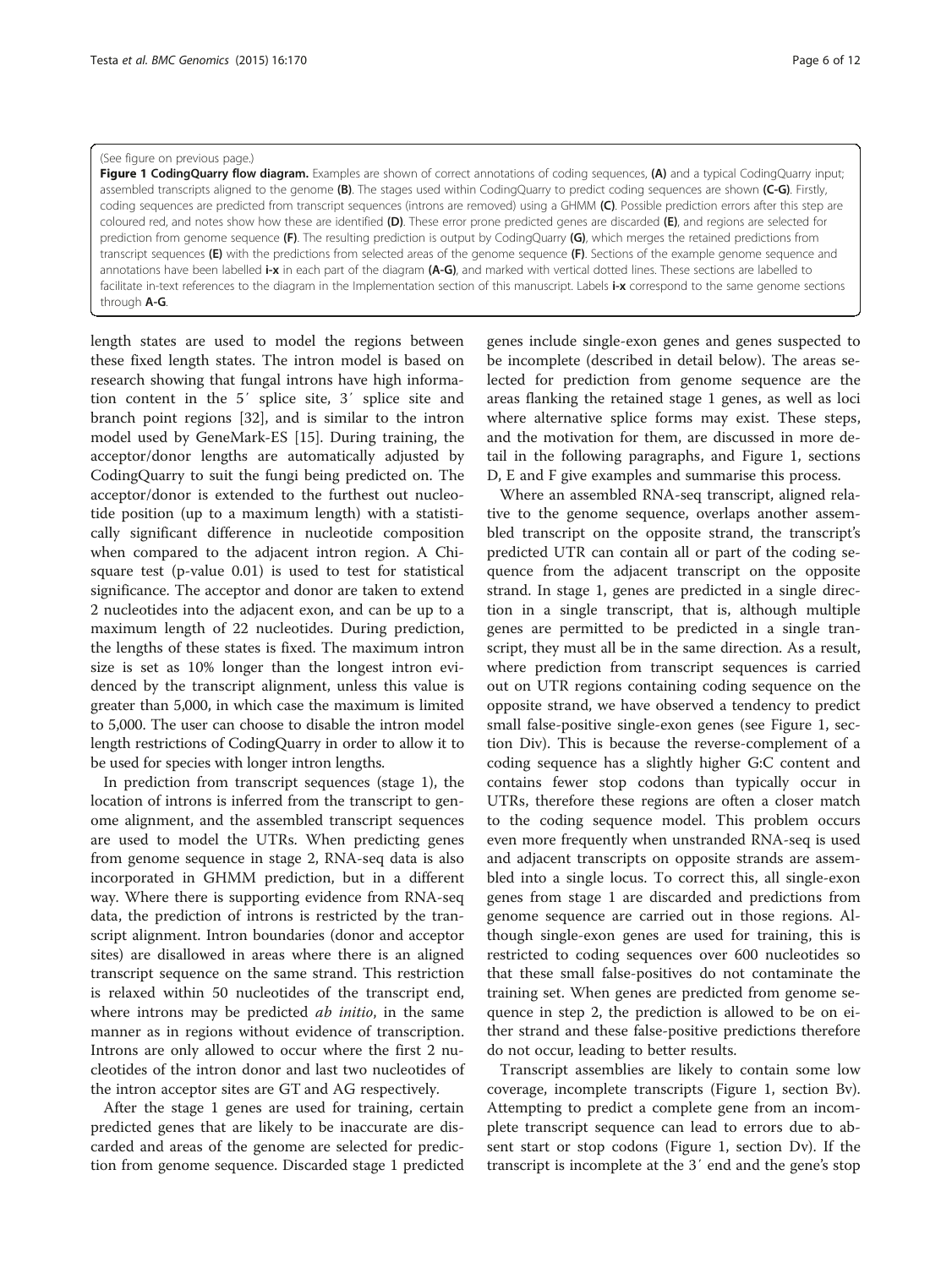codon is outside the transcript sequence then it is likely that no gene will be predicted from the transcript. If the 5′ end of the transcript is incomplete then the predicted gene will have an incorrect start codon, or be completely missed (Figure [1,](#page-5-0) section Dv). In these circumstances, a prediction from genome sequence is likely to be more accurate. Where the open reading frame of a coding sequence predicted in stage 1 can be extended beyond the bounds of the supporting assembled transcript, there is the possibility that the assembled transcript sequence and resulting predicted coding sequence are incomplete at the 5′ end. Such genes are therefore identified as genes that are suspected to be incomplete. Therefore, the stage 1 prediction is removed and stage 2 genomebased predictions are then carried out (Figure [1,](#page-5-0) sections D-Fv). Any intron sites supported by the partial transcripts will restrict the location of introns predicted in step 2 and the gene prediction is thus operating as an RNA-seq informed predictor, rather than completely ab initio.

In an effort to identify alternate splicing during stage 2, if the removal of an intron can extend an ORF across it without terminating at a stop codon, additional predictions from genome sequence in stage 2 are allowed in these regions (Figure [1](#page-5-0), sections D-Fiii). This process allows correct predictions to be made where a transcript has been assembled with a false-positive intron, or where an alternatively spliced transcript retaining the intron sequence was not included in the transcript assembly, possibly due to low RNA-seq abundance.

In addition to correcting some of the inaccuracies in gene prediction from transcript sequences, prediction from genome sequence allows ab initio prediction of any genes that were not expressed under the experimental conditions used (Figure [1](#page-5-0), sections ii and vii). Gene predictions of this kind are ab initio and therefore subject to greater uncertainties. In light of this, the final outputs of CodingQuarry make note of whether a final gene prediction was derived from transcript (stage 1) or genomebased (stage 2) prediction processes.

#### Post prediction filtering

The final stage of annotation that CodingQuarry carries out is the removal of genes likely to be false-positive predictions. Any gene with a coding sequence that translates to less than 30 amino acids is removed from the annotation. Where alternative splice variants are predicted, only variants with at least one unique intron, or 10 or more unique amino acids are retained. Finally, any gene predicted overlapping a larger gene on the opposite strand is removed where less than 20% of its coding sequence lies outside the bounds of the larger gene. As discussed earlier, false-positive predictions of this kind a common where transcripts overlap one another. While

nested genes of this kind are known to occur, they are considered to be rare [[51\]](#page-11-0).

#### Gene discovery

Often one of the key interests of RNA-seq studies for annotation purposes is to discover previously unannotated genes in areas with evidence of transcription. For example, laterally transferred genes, which are of high relevance in fungal genomics [[52,53](#page-11-0)], may be missed in homology or GHMM-based predictions due to a lack of homologs in closely related species or atypical codon usage patterns. To assist in this process, CodingQuarry forces a gene prediction in transcripts that have no overlapping gene prediction after the complete annotation run. This uses the same hidden Markov model as in stage 1, however the probability of a state transition to a non-coding transcript state is set to zero. These genes are not intended to be included in the main set of predicted annotations and are output separately as a set of "dubious" genes. Further efforts to verify which of these genes are genuine could include searches for pfam/antifam domains [[54,55\]](#page-11-0), blast searches to databases or experimental verification. However, this set is certain to contain a high proportion of false-positive genes, in part due to open reading frames occurring by chance within non-coding transcripts.

#### Merged transcripts

One of the final outputs of CodingQuarry reports the IDs of assembled transcripts suspected to be instances of transcripts merged in assembly due to overlapping UTRs. This output is based on the genes predicted by CodingQuarry, and reports the number and DNA strand orientations of the theoretical constituent transcripts. Reporting the orientation is important for unstranded RNA-seq data, where instances of sense-antisense (S-AS) overlap between UTRs can lead to transcripts on opposite strands assembling into single loci.

#### Training and running other gene predictors for benchmarking

Comparisons were made with AUGUSTUS [\[9,10,14](#page-11-0)], and TransDecoder [\[56\]](#page-11-0). AUGUSTUS (using hints) and TransDecoder both leverage RNA-seq data and as such have comparable features with CodingQuarry. Though GeneMark-ET also uses RNA-seq data to assist annotation, comparisons were not possible at the time of submission due to its application to fungi being under development. It is important to note that GeneMark-ET uses RNA-seq data to assist in automated training, rather than to also subsequently inform and influence predictions.

AUGUSTUS was trained using the online training server [[57\]](#page-11-0) taking a FASTA file of assembled transcripts (in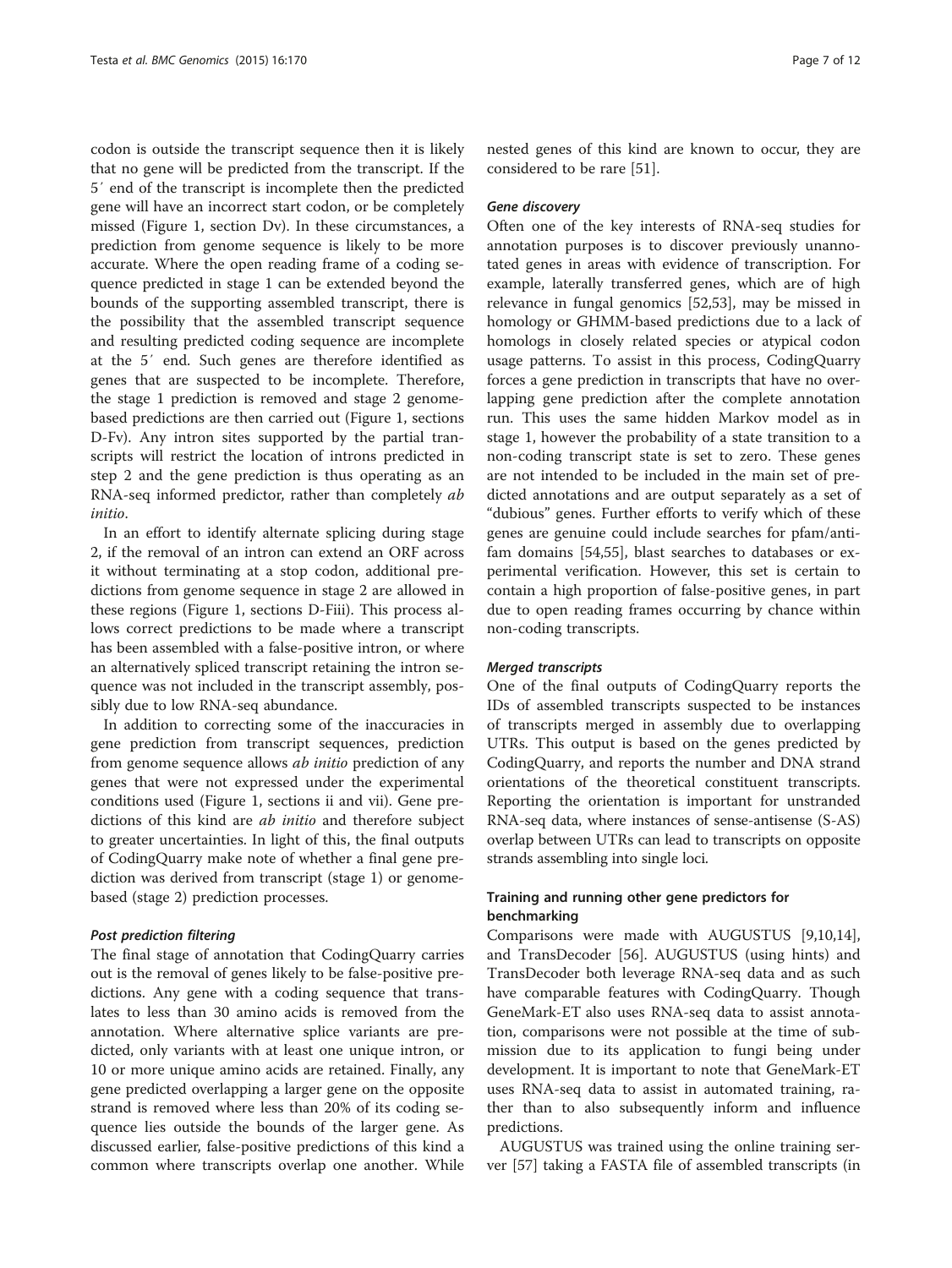<span id="page-7-0"></span>this case from TopHat-aligned RNA-seq read coverage generated by Cufflinks) and the genome sequence as input. This pipeline uses PASA [[17](#page-11-0)] to generate a training set of genes from the transcript data, aligns the transcripts to the genome and uses hints generated from the alignment to assist in gene prediction. This pipeline does not train an untranslated region (UTR) model from assembled RNA-seq transcripts. Intron hints were also generated directly from the read to genome alignment generated by Tophat, however predicting with the hints produced by the training server produced predictions with better sensitivity and specificity when compared to the accepted annotations, and these results were therefore used for comparisons with CodingQuarry.

TransDecoder predicts genes from transcript sequences and uses the transcript-to-genome alignment to place predictions on the genome. Pfam domain searches are also used by TransDecoder to support gene predictions. Trans-Decoder was run using the TopHat/Cufflinks transcript assembly as per the instructions on the cited web page [\[56\]](#page-11-0).

#### Quantifying gene prediction accuracy

Measures of nucleotide, exon, intron and gene sensitivity and specificity, as described by Burset and Guigo [\[58](#page-11-0)], were used to compare the high-confidence sets with the various predictions. Sensitivity is the proportion of a given feature (nucleotides/exons/introns/genes) in the high-confidence set that are correctly predicted. Specificity is the proportion of features in the predicted set that are correct (i.e. exactly match the high-confidence set). A correct nucleotide prediction was defined to be a nucleotide within a predicted coding region that is also within a coding region of the high-confidence set. An incorrect nucleotide prediction was defined to be a nucleotide within a predicted coding region that is within an intron or intergenic region in the high-confidence set. A correct exon/intron was defined to be where the exon/intron boundaries in the predicted set were an exact match to the exon/intron boundaries in the highconfidence set. An incorrect exon/intron was defined to be where the exon/intron boundaries in the predicted set did not exactly match one of the exons/introns in the high-confidence set. A gene was defined to be correctly predicted if the gene was exactly the same as in the highconfidence set, and incorrect if the high-confidence set did not contain gene that matched exactly.

Where comparisons were made with the full set of genes in the annotation, all genes in the prediction and in the annotation were used to calculate the values of sensitivity and specificity. Where comparisons were made with the high-confidence annotation subsets, the region over which each of these values were calculated was bounded by the high-confidence set gene boundaries, and any overlapping gene in the predicted set.

#### Results and discussion

Sensitivity and specificity values were calculated at the nucleotide, exon, intron and gene-level for Coding-Quarry predictions and predictions made by TransDecoder and AUGUSTUS. Comparisons were made between predictions and high-confidence subsets (Table 1), and the full sets (Table [2\)](#page-8-0) of Sc. pombe and S. cerevisiae gene annotations. CodingQuarry can be seen to outperform the other gene predictors in many of the measures. Impressively, CodingQuarry achieved a ~90% gene-level sensitivity when comparing predictions with the highconfidence subsets. This means that CodingQuarry predicts around 90% of the high-confidence set genes perfectly, which is around 4-5% more than the next best gene-level sensitivity result, belonging to AUGUSTUS (with hints), and around 10% better than TransDecoder, which also makes predictions from transcript sequences.

An important consideration is that although both CodingQuarry and AUGUSTUS both use GHMMs, CodingQuarry operates very differently to AUGUSTUS. The main difference is that CodingQuarry combines predictions made initially from transcript sequences together with predictions from genome sequences. We assert that this is an important point in favour of CodingQuarry being considered for wider incorporation into automated annotation pipelines. Consensus between the predictions of different programs/tools can strengthen the confidence in the gene structure, particularly where genes are predicted by different methods. For example, CodingQuarry and AUGUSTUS predict 4,294 genes Sc. pombe genes identically, 95.0% of which exactly match the Sc. pombe annotation. In the case of S. cerevisiae, Coding-Quarry and AUGUSTUS predict 4,813 genes identically, 95.4% of which are correct. This demonstrates that these

Table 1 Comparisons between predictions and highconfidence gene sets for Sc. pombe and S. cerevisiae

|                                                        | <b>Nucleotide</b> |      | Exon |      | Intron |      | Gene |      |
|--------------------------------------------------------|-------------------|------|------|------|--------|------|------|------|
|                                                        | Sn                | Sp   | Sn   | Sp   | Sn     | Sp   | Sn   | Sp   |
| Sc. pombe (1898/5124 genes in high-confidence set)     |                   |      |      |      |        |      |      |      |
| CodingQuarry                                           | 99.3              | 99.7 | 93.4 | 93.6 | 94.5   | 96.7 | 91.3 | 89.0 |
| <b>AUGUSTUS</b>                                        | 99.2              | 99.1 | 92.0 | 91.4 | 95.7   | 92.6 | 86.9 | 88.9 |
| TransDecoder                                           | 95.4              | 99.3 | 84.5 | 86.3 | 88.5   | 97.0 | 80.2 | 73.5 |
| S. cerevisiae (5206/6575 genes in high-confidence set) |                   |      |      |      |        |      |      |      |
| CodingQuarry                                           | 99.2              | 99.8 | 90.0 | 90.0 | 79.0   | 676  | 90.4 | 91.1 |
| <b>AUGUSTUS</b>                                        | 97.5              | 99.7 | 84.7 | 90.9 | 74.4   | 77.0 | 85.0 | 91.5 |
| TransDecoder                                           | 92.2              | 99.5 | 79.9 | 74.8 | 73.9   | 67.4 | 80.1 | 68.0 |

Sensitivity (Sn) is the proportion of a given feature (nucleotides/exons/introns/ genes) in the high-confidence set that are correctly predicted. Specificity (Sp) is the proportion of features in the predicted set that are correct. Sensitivity and specificity calculations for nucleotides are made on nucleotides within coding regions. Further descriptions of these measures are given in the Implementation subsection titled "Quantifying prediction results". The highest scores in each column for Sc. pombe and S. cerevisiae are shown in boldface.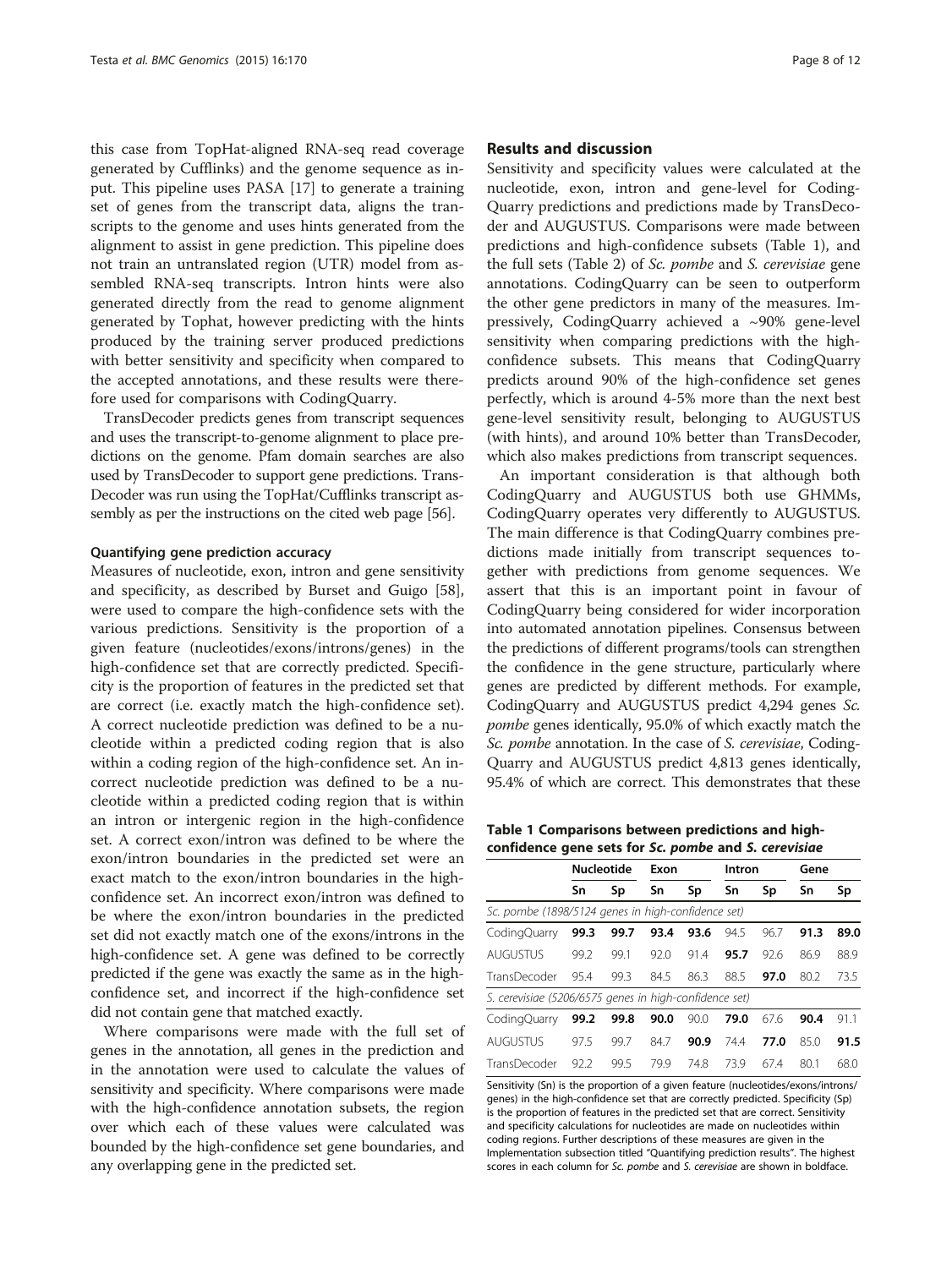<span id="page-8-0"></span>Table 2 Whole-genome comparisons between predictions and current Sc. pombe and S. cerevisiae annotations

|                                | Nucleotide |      | Exon |      | Intron |      | Gene |      |
|--------------------------------|------------|------|------|------|--------|------|------|------|
|                                | Sn         | Sp   | Sn   | Sp   | Sn     | Sp   | Sn   | Sp   |
| Sc. pombe (all 5124 genes)     |            |      |      |      |        |      |      |      |
| CodingQuarry                   | 98.6       | 98.9 | 90.3 | 89.4 | 92.6   | 95.2 | 87.5 | 83.0 |
| <b>AUGUSTUS</b>                | 98.0       | 99.3 | 89.0 | 90.6 | 94.2   | 92.7 | 83.1 | 87.7 |
| TransDecoder                   | 93.4       | 99.2 | 80.8 | 85.4 | 85.3   | 96.6 | 76.3 | 72.5 |
| S. cerevisiae (all 6575 genes) |            |      |      |      |        |      |      |      |
| CodingQuarry                   | 97.2       | 99.5 | 76.1 | 87.2 | 64.4   | 65.8 | 76.6 | 88.3 |
| <b>AUGUSTUS</b>                | 95.4       | 99.6 | 71.1 | 88.9 | 60.5   | 69.3 | 715  | 89.8 |
| TransDecoder                   | 87.8       | 99.7 | 67.1 | 75.0 | 60.5   | 70 1 | 67.8 | 68.0 |

Sensitivity (Sn) is the proportion of a given feature (nucleotides/exons/introns/ genes) in the annotation that are correctly predicted. Specificity (Sp) is the proportion of features in the predicted set that are correct. Sensitivity and specificity calculations for nucleotides are made on nucleotides within coding regions. Further descriptions of these measures are given in the Implementation subsection titled "Quantifying prediction results" The highest scores in each column for Sc. pombe and S. cerevisiae are shown in boldface.

subsets of genes have a higher specificity than either of the programs do individually, and can be considered higher confidence. If gene predictors operate in very similar ways, the fact that predictions agree is less significant.

The improved accuracy of CodingQuarry over alternative gene predictors is not achieved through protein homology-based prediction or refinement. Accurate gene predictions are therefore achievable when reliable sets of homologous proteins are not available. Such situations can arise when considering newly sequenced fungi, where closely related fungal species have not been sequenced or well annotated. However, if reliable homology evidence is available, CodingQuarry's results have the potential to be further refined and improved by post-prediction annotation tools that merge predicted annotations with multiple sources of supporting evidence, such as EVidenceModeller [\[7](#page-11-0)] or Maker2 [[19](#page-11-0)].

The closest competitor to CodingQuarry is AUGUSTUS, which derives all its gene predictions from genome sequences. However, when predicting genes from genedense genomes, the short intergenic distances make it possible for an intergenic region between two adjacent genes to be falsely annotated as an intron thus predicting a single merged gene where there should be two or more separate genes. We observed 32 and 25 instances of this in the AUGUSTUS predicted gene sets for Sc. pombe and S. cerevisiae respectively. When predicting directly from transcript sequences with CodingQuarry this is unlikely to occur, as introns are not predicted during stage 1 and adjacent genes would therefore need to be separated by an ORF to be falsely predicted as a single gene. As such, we see just one case of this error occurring in CodingQuarry predictions for S. cerevisiae, and two for Sc. pombe. This demonstrates an advantage to using CodingQuarry when

annotating gene-dense fungal genomes. Notably, this advantage is also observed for TransDecoder, which also predicts from transcript sequences, with no cases of this error in the S. cerevisiae prediction and just one in Sc. pombe. However, TransDecoder achieved a much lower overall quality of prediction, with a  $\sim$ 10% lower sensitivity and  $\sim$ 10-20% lower specificity than CodingQuarry when compared to the high-confidence subsets and full sets of annotations (Tables [1](#page-7-0) and 2). TransDecoder is intended to be used as part of a prediction pipeline and generates a set of genes to be used for training gene predictors. It is important to note that for its intended purpose, TransDecoder performs extremely well. However, based on the results shown in Tables [1](#page-7-0) and 2, CodingQuarry was able to generate a larger and more accurate training set of genes.

As explained in the methods section, the predictions made by CodingQuarry are a combination of predictions from transcript sequences (stage 1), and predictions made from genome sequence (stage 2). A filtering step then removes genes likely to be false-positive predictions. The gene-level sensitivity and specificity of CodingQuarry, when compared to full Sc. pombe datasets, after each of these stages is displayed in Figure [2](#page-9-0)A. Figure [2A](#page-9-0) shows that the initial step of creating a training set using the longest ORF in each transcript has low values of sensitivity and specificity. An  $\sim 8\%$  gene-level sensitivity and  $\sim 6\%$ specificity improvement to predictions is made in stage 1, where these annotations are replaced by GHMM predicted genes. Part of the reason for this is that during stage 1, multiple genes predictions are allowed to be made within a single transcript, allowing a large number of genes residing in incorrectly "merged" transcripts to still be predicted. The second prediction stage again results in a jump in prediction accuracy, this time improving the gene-level sensitivity by  $\sim 8\%$  and specificity by  $\sim 2\%$ . This is due to the addition of genes predicted *ab initio* in regions without RNA-seq transcript coverage and the prediction of genes in regions where the transcript assembly is incomplete. Single-exon genes are also re-predicted stage 2. The final filtering step gives the final output CodingQuarry prediction. This step serves to improve specificity via the removal of false-positive genes, and therefore had little effect of the gene-level sensitivity (Figure [2](#page-9-0)A).

We observed variation in the accuracy of gene predictions made by all assessed gene predictors when comparing the results for Sc. pombe with those for S. cerevisiae. Fungal species have many complex differences relating to characteristics such as the number and size of introns [[32\]](#page-11-0), prevalence of alternative splicing [\[59](#page-11-0)], and gene density [[60\]](#page-11-0). It is therefore reasonable to expect that gene prediction accuracy may vary across differing fungal species, and this can be seen in occurring in other published studies [[15](#page-11-0)]. For predictions generated by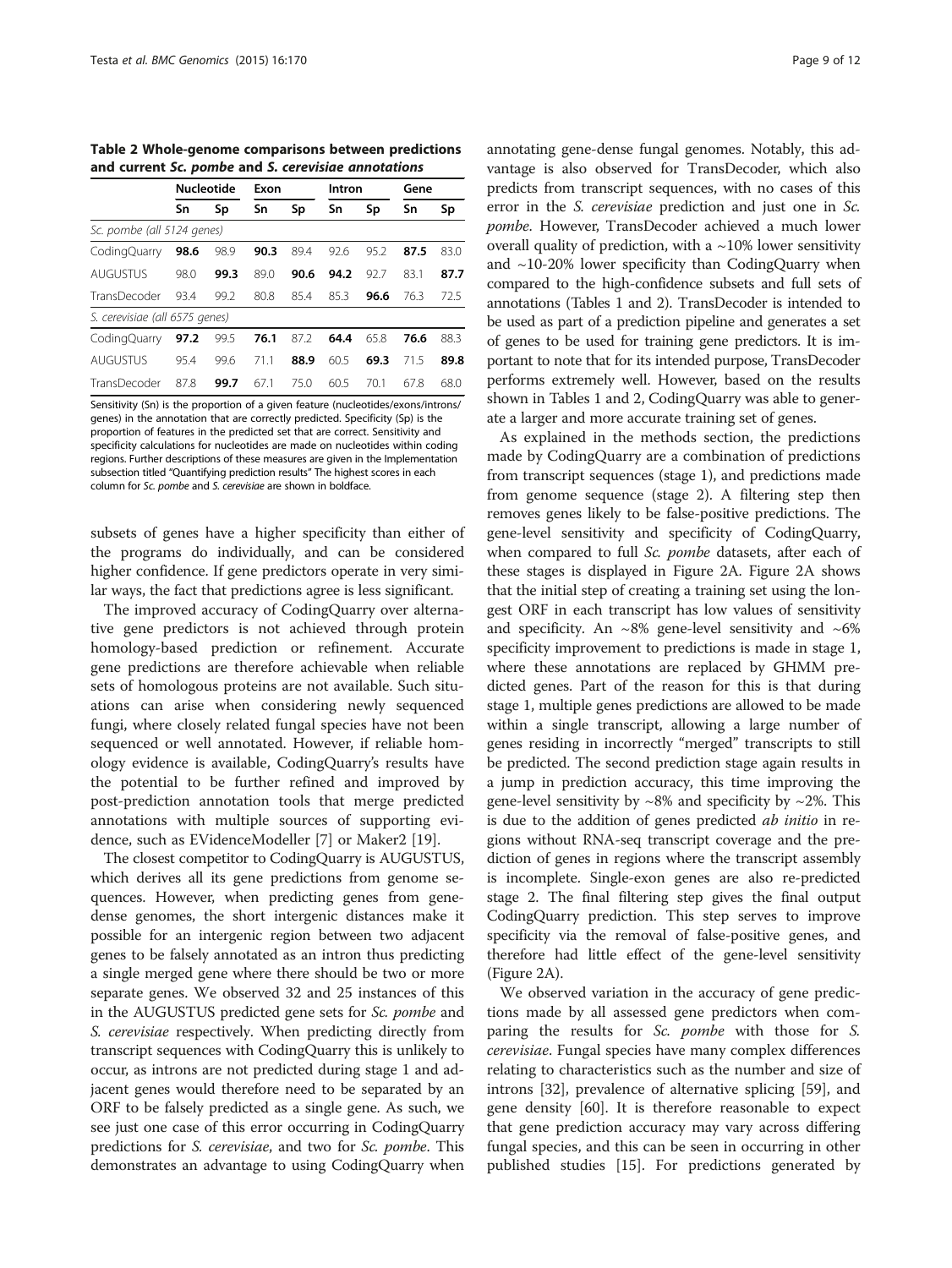<span id="page-9-0"></span>

CodingQuarry, a possible explanation is the contribution of RNA-seq evidence and how this could influence prediction accuracy. In the case of Sc. pombe, around 84% of the predicted genes result from a stage 1 transcript based predictions. However, the stage 1 component of the predicted genes is around 5% lower in S. cerevisiae. As these predictions RNA-seq driven, they are expected to be higher confidence, and it is therefore reasonable to expect the results to be better for Sc. pombe than S. cerevisiae.

Although stranded RNA-seq data is now readily available, a large quantity of non-stranded RNA-seq data is publically available. It is therefore important that Coding-Quarry can deal with transcript assemblies resulting from either stranded or unstranded RNA-seq. Figure 2 shows gene-level sensitivity and specificity of S. pombe gene predictions made at stages within CodingQuarry with RNA-seq data where stranded information was ignored (Figure 2B), and where stranded information was included (Figure 2A). Gene level sensitivity and specificity for CodingQuarry's final output predictions on Sc. pombe were less than 1% and 2% different between unstranded and stranded runs (respectively) (Figure 2). This result supports of the efficacy of CodingQuarry in overcoming issues in unstranded RNA-seq datasets. Comparisons between Figure 2A and B show that CodingQuarry predictions using the unstranded transcript assembly showed a  $\sim$ 25% improvement in gene level sensitivity going from stage 1 to stage  $2$  – further supporting the validity of the various processes employed in stage 2 to correct for annotation errors. We surmise that this is a direct result of sense-antisense (S-AS) transcript overlap resulting in merged transcripts composed of transcripts on opposite strands. This confounds prediction from transcript sequence, where genes are expected to be in the same direction as the transcript. As explained in the methods section, and evident from Figure 2A, this is corrected in stage 2 leading to comparable final outputs.

CodingQuarry reports on assembled transcripts which, according to the coding sequence predictions, may be multiple transcripts merged together in the assembly process. Where stranded RNA-seq is used, this is only a problem for overlapping transcripts on the same strand. For the Sc. pombe stranded RNA-seq experiment, there were 507 instances reported by CodingQuarry of likely transcript fusions. Of these, 64 were suspected to be the result of fusion of more than 2 transcripts. For S. cerevisiae there were more fusions detected: 1,060, with 452 of those suspected to result from the fusion of more than 2 transcripts. Given that different organisms of the same phyla can have very different gene densities and spacing, the higher number of fusions present in the S. cerevisiae transcript assembly is not surprising. Where transcripts are assembled from unstranded RNA-seq, there is the possibility of merged transcripts arising from S-AS transcript overlap. Although the splice sites in the transcript-to-genome alignment can help to separate these transcripts, it remains a problem where one or more of the transcripts align without introns. For Sc. pombe, the version of the transcript assembly generated without using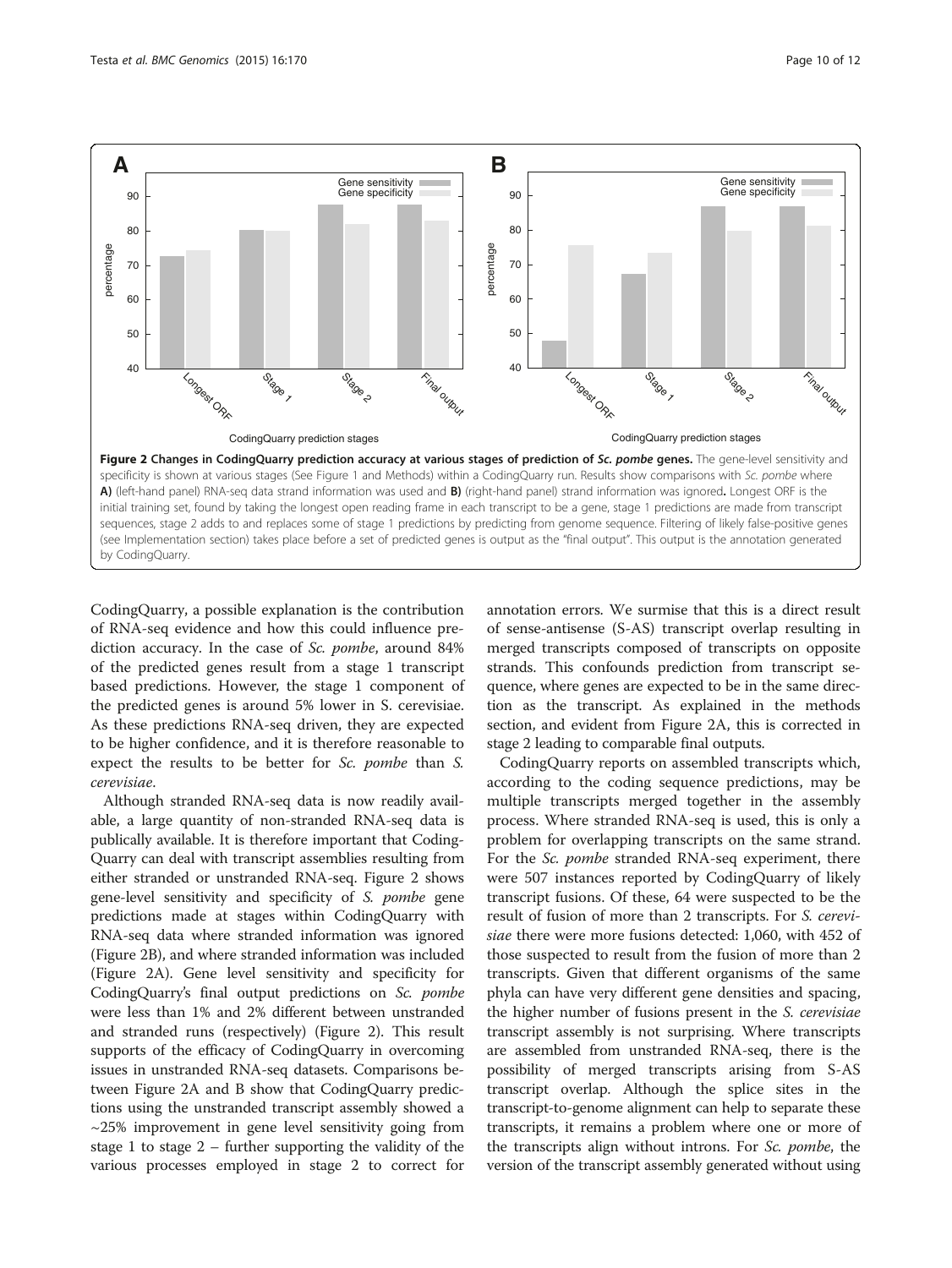<span id="page-10-0"></span>strand information contained 1,219 instances where one transcript was suspected to be the fusion of multiple transcripts. 630 of these were suspected to be instances of transcripts fusions involving transcripts on opposite strands.

CodingQuarry has been designed for and tested on fungal genomes. It achieves a higher level of accuracy than competing methods by mixing predictions made from assembled transcript sequences with predictions made from assembled genome sequences. In theory, changes to the intron model used for prediction to allow the prediction of longer introns when predicting genes from assembled genome sequence would allow Coding-Quarry to be applied to higher eukaryotes. However, in practice, the transcript assembly quality for RNA-seq datasets from higher eukaryotes does not result in enough correctly assembled full-length transcripts for this method to be advantageous. The limitations of transcript assembly quality to gene prediction have been previously noted [[8\]](#page-11-0). Examples of factors contributing to this are the RNA-seq alignment/assembly being complicated by larger introns, and a higher prevalence of alternative splicing, as discussed in the [Background](#page-1-0) section of this manuscript. It is therefore the opinion of the authors that it is unlikely that CodingQuarry would deliver similar improvement in genomes of higher eukaryotes as in fungal genomes, however this is something that may be explored in future studies.

CodingQuarry also outputs an additional set of "dubious" genes, as candidates for gene discovery. As described in the methods section, these genes are forced predictions in transcripts that, after running Coding-Quarry steps 1 and 2, do not have an overlapping coding sequence prediction. 632 "dubious" genes are predicted for Sc. pombe, and 444 for S. cerevisiae. Of these, 25 and 16 overlap a gene in the annotation of Sc. pombe and S. cerevisiae respectively in the same coding frame. BLAST [[61\]](#page-11-0) was used to search for alignments between the protein sequences of dubious genes predictions with no coding sequence shared with genes in the annotation, and NCBI's non-redundant database. Seven of these Sc. pombe genes aligned to an entry in nr with a protein level identity of 40% or better and e-value less than 10−<sup>5</sup> . Of these, six lay completely within a gene annotation on the opposite strand. For S. cerevisiae, 21 novel genes aligned to an entry in nr with a protein level identity of 40% or better and e-value better than 10−<sup>5</sup> , 10 of which lay completely within a annotated gene on the opposite strand. This result can either be viewed as the possibility of unannotated proteins in the test genome annotations, or, possible contamination of the nr database with translated sequences from non-coding RNA. We hope that this feature will assist researchers in gene discovery, however these predictions should be treated cautiously and we do not recommend their inclusion in a formal

annotation dataset or submitted to databases without further validation.

#### **Conclusions**

We have demonstrated the success of our method of using RNA-seq derived data in GHMMs for fungal gene prediction. For researchers studying the genomes of newly sequenced fungi, for which protein homology resources are absent or unreliable, CodingQuarry can be used as a single step in predicting protein-coding gene sequences with high accuracy. For more detailed annotation efforts, CodingQuarry offers an appropriate starting point for further refinement of annotations with additional supporting evidence.

#### Availability and requirements

Project name: CodingQuarry.

Project home page: [https://sourceforge.net/projects/coding](https://sourceforge.net/projects/codingquarry/) [quarry/.](https://sourceforge.net/projects/codingquarry/)

Operating system(s): Platform independent.

Programming language: C++.

Other requirements: OpenMP.

License: GNU.

Any restrictions to use by non-academics: No.

#### Competing interests

The authors declare that they have no competing interests.

#### Authors' contributions

ACT and RPO designed the study. ACT developed the software, performed bioinformatics analysis. ACT and JKH wrote the manuscript. RPO, SRE and JKH revised the manuscript. All authors read and approved the final manuscript.

#### Acknowledgements

Many thanks to Rob Syme for trialling CodingQuarry during its development and providing valuable feedback about usability and outputs. This research was undertaken with the assistance of resources provided at the NCI Specialised Facility in Bioinformatics at The University of Queensland through the National Computational Merit Allocation Scheme supported by the Australian Government. The studentship of ACT was supported by an Australian Postgraduate Award (APA), funded by the Australian Federal Government, and the Grains Research & Development Corporation (GRS10564).

#### Received: 15 September 2014 Accepted: 13 February 2015 Published online: 11 March 2015

#### References

- 1. Hane JK, Anderson JP, Williams AH, Sperschneider J, Singh KB. Genome sequencing and comparative genomics of the broad host-range pathogen Rhizoctonia solani AG8. PLoS genetics. 2014;10:e1004281.
- 2. Coordinators NR. Database resources of the national center for biotechnology information. Nucleic Acids Res. 2013;41:D8–20.
- 3. Consortium TU. Update on activities at the Universal Protein resource (UniProt) in 2013. Nucleic Acids Res. 2013;41:D43–7.
- 4. Zhao C, Waalwijk C, De Wit PJGM, Tang D, Van Der Lee T. RNA-Seq analysis reveals new gene models and alternative splicing in the fungal pathogen Fusarium graminearum. BMC Genomics. 2013;14:21.
- 5. Bruno VM, Wang Z, Marjani SL, Euskirchen GM, Martin J, Sherlock G, et al. Comprehensive annotation of the transcriptome of the human fungal pathogen Candida albicans using RNA-seq. Genome Res. 2010;20:1451–8.
- 6. Cerqueira GC, Arnaud MB, Inglis DO, Skrzypek MS, Binkley G, Simison M, et al. The Aspergillus Genome Database: multispecies curation and